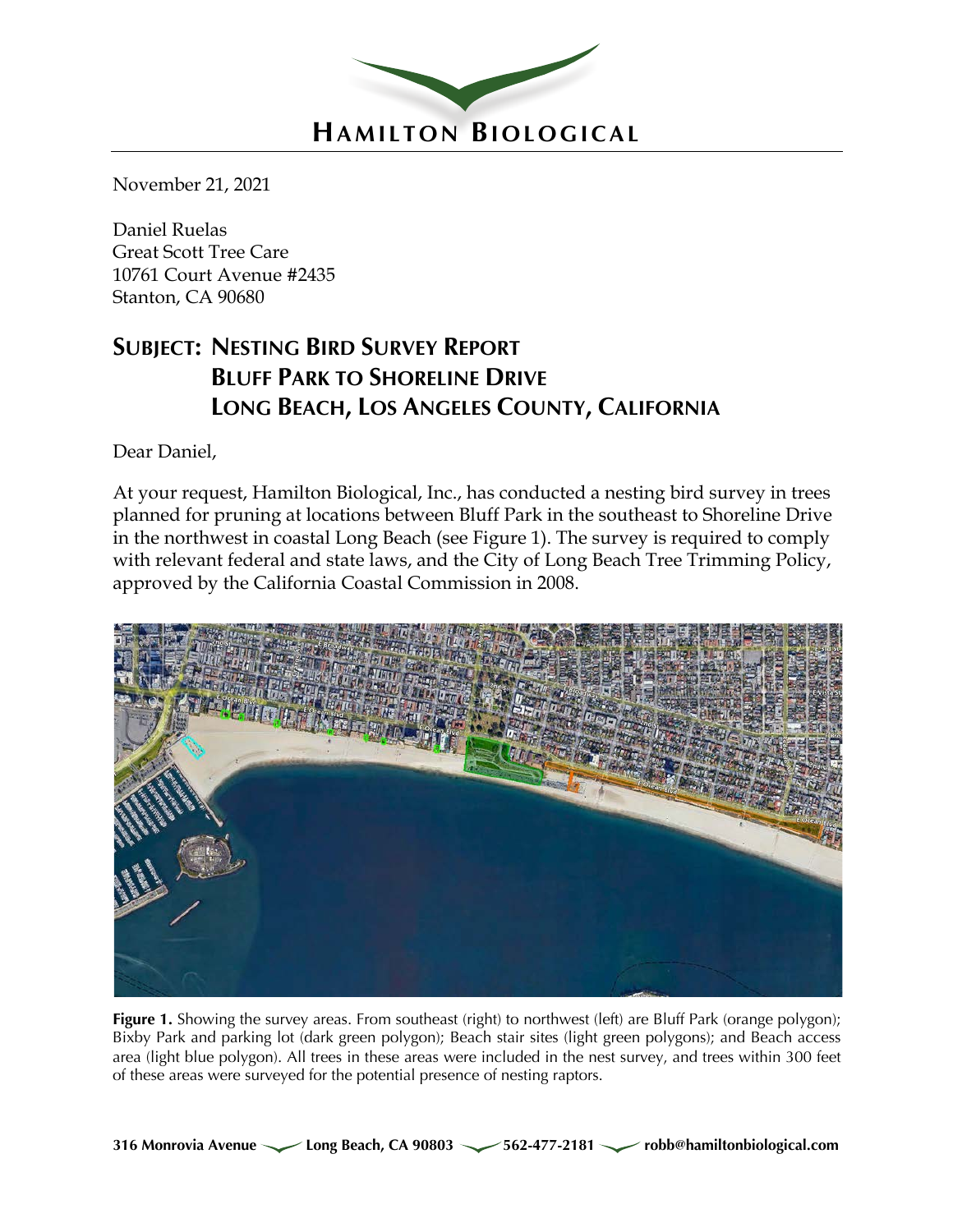### **REVIEW OF REGULATIONS PROTECTING NESTING BIRDS**

### **Federal Migratory Bird Treaty Act**

The federal Migratory Bird Treaty Act (MBTA) of 1918 implemented the 1916 Convention between the U.S. and Great Britain (for Canada) for the protection of migratory birds. Later amendments implemented treaties between the U.S. and Mexico, the U.S. and Japan, and the U.S. and the Soviet Union (now Russia). At the heart of the MBTA is this language:

Establishment of a Federal prohibition, unless permitted by regulations, to "pursue, hunt, take, capture, kill, attempt to take, capture or kill, possess, offer for sale, sell, offer to purchase, purchase, deliver for shipment, ship, cause to be shipped, deliver for transportation, transport, cause to be transported, carry, or cause to be carried by any means whatever, receive for shipment, transportation or carriage, or export, at any time, or in any manner, any migratory bird, included in the terms of this Convention . . . for the protection of migratory birds . . . or any part, nest, or egg of any such bird." (16 U.S.C. 703)

### **California Fish and Game Code**

Section 3503 of the California Fish and Game Code states, "It is unlawful to take, possess, or needlessly destroy the nest or eggs of any bird, except as otherwise provided by this code or any regulation made pursuant thereto." Thus, in California, it remains a potential State offense to knowingly disrupt an active nest of virtually any native bird species. The term "active nest" is not clearly defined in the Fish and Game Code, and in some circumstances may be left to the discretion of the biologist in the field.

### **City of Long Beach Tree Trimming Policy (Coastal Commission)**

In 2008, the California Coastal Commission asserted jurisdiction over "annual and emergency tree trimming activities" in those parts of the City of Long Beach that lie within the coastal zone<sup>1</sup>. This includes the Downtown Shoreline, Alamitos Bay Marina, Marine Stadium, Colorado Lagoon, and other state tidelands and beaches. Under this policy:

Any trimming of trees with nests shall be supervised by a qualified biologist or ornithologist and a qualified arborist to ensure that adequate nest support and foliage coverage is maintained in the tree, to the maximum extent feasible, in order to preserve the nesting habitat. Trimming of any nesting trees shall occur in such a way that the support structure of existing nests will not be trimmed and existing nests will be preserved, unless the Department of Parks, Recreation and Marine, in consultation with a qualified arborist, determines that such trimming is necessary to protect the health and safety of the public. The amount of trimming at any one time shall be limited to preserve the suitability of the nesting tree for breeding and/or nesting habitat. Trees or branches with a nest that has been active anytime within the last five years shall not be removed or disturbed unless a health and safety danger exists.

Trimming may not proceed if a nest is found and evidence of courtship or nesting behavior is observed at the site. In the event that any birds continue to occupy trees during the non-

<sup>1</sup> https://documents.coastal.ca.gov/reports/2009/2/W23b-2-2009.pdf.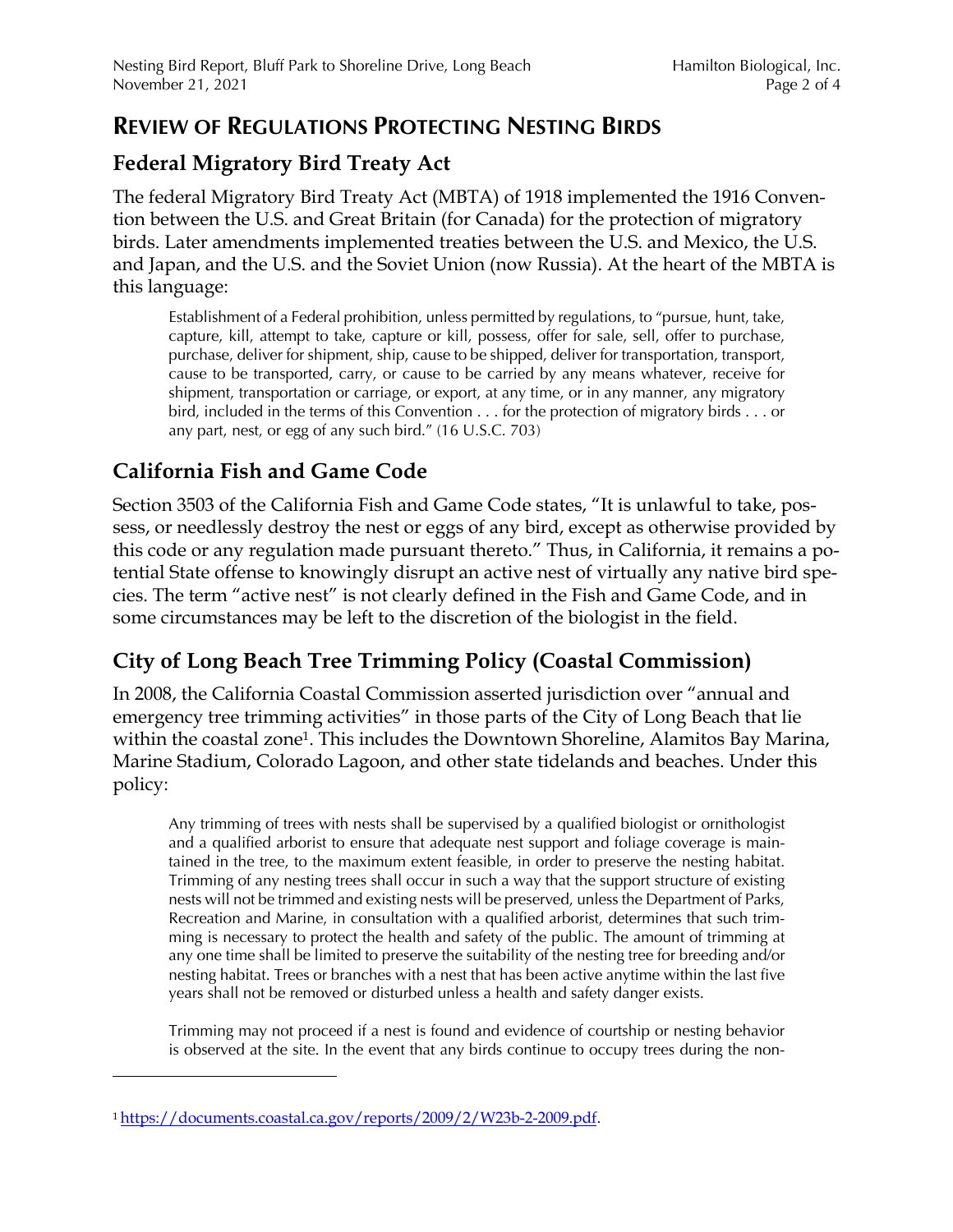nesting season, trimming shall not take place until a qualified biologist or ornithologist has assessed the site, determined that courtship behavior has ceased, and given approval to proceed within 300 feet of any occupied tree.

The policy pertains to the nests of colonial waterbirds, including cormorants, herons, and egrets, as well as raptorial species known to re-use nests from previous years.

## **SURVEY METHODS**

Biologist Robert A. Hamilton conducted the nesting bird survey on November 18, 2021, from 11:00 to 1:45 p.m. Skies were 100 percent overcast; winds were in the range of 1–5 miles per hour; and the temperature was 60-64° F. The areas were surveyed by walking or driving slowly under each tree, looking for nests in the trees above, observing the behavior of the birds in the area and listening to their vocalizations, and inspecting the ground for guano or "pellets" of undigested fur and bone often deposited beneath the nests of owls and other raptors. Trees within 300 feet of the survey areas were inspected for the potential presence of nesting raptors.

# **SURVEY RESULTS**

I detected the following bird species during the survey: Rock Pigeon, Allen's Hummingbird, Ring-billed Gull, Western Gull, Black Phoebe, European Starling, House Finch, Orange-crowned Warbler, and Yellow-rumped Warbler.

I did not observe any evidence of nesting birds during the survey.

I did not detect any inactive heron/egret/raptor nests during the survey.

# **DISCUSSION & RECOMMENDATION**

Under the applicable federal and state regulations, and the City of Long Beach Tree Trimming Policy, trimming of all trees within the survey areas may proceed without a biological monitor being present.

As a general disclaimer, this field review represents a good-faith effort to find and document bird nests, and to recommend actions intended to ensure compliance with applicable regulations as landscape trees are pruned and removed. Birds may initiate new nests at any time, and it is possible that unfound nests existed in or near the Survey Areas at the time of the survey. The recommendations provided represent my best understanding of state and federal regulations, and the steps needed to achieve compliance. In particular, it is stipulated here that an active nest is understood to be one that is complete and holding at least one potentially viable egg.

If work crews encounter an active nest not reported here, they should avoid disturbing the nest. If crews intend to work near the nest, Hamilton Biological should be notified so that the nest may be properly identified and appropriate protective measures taken.